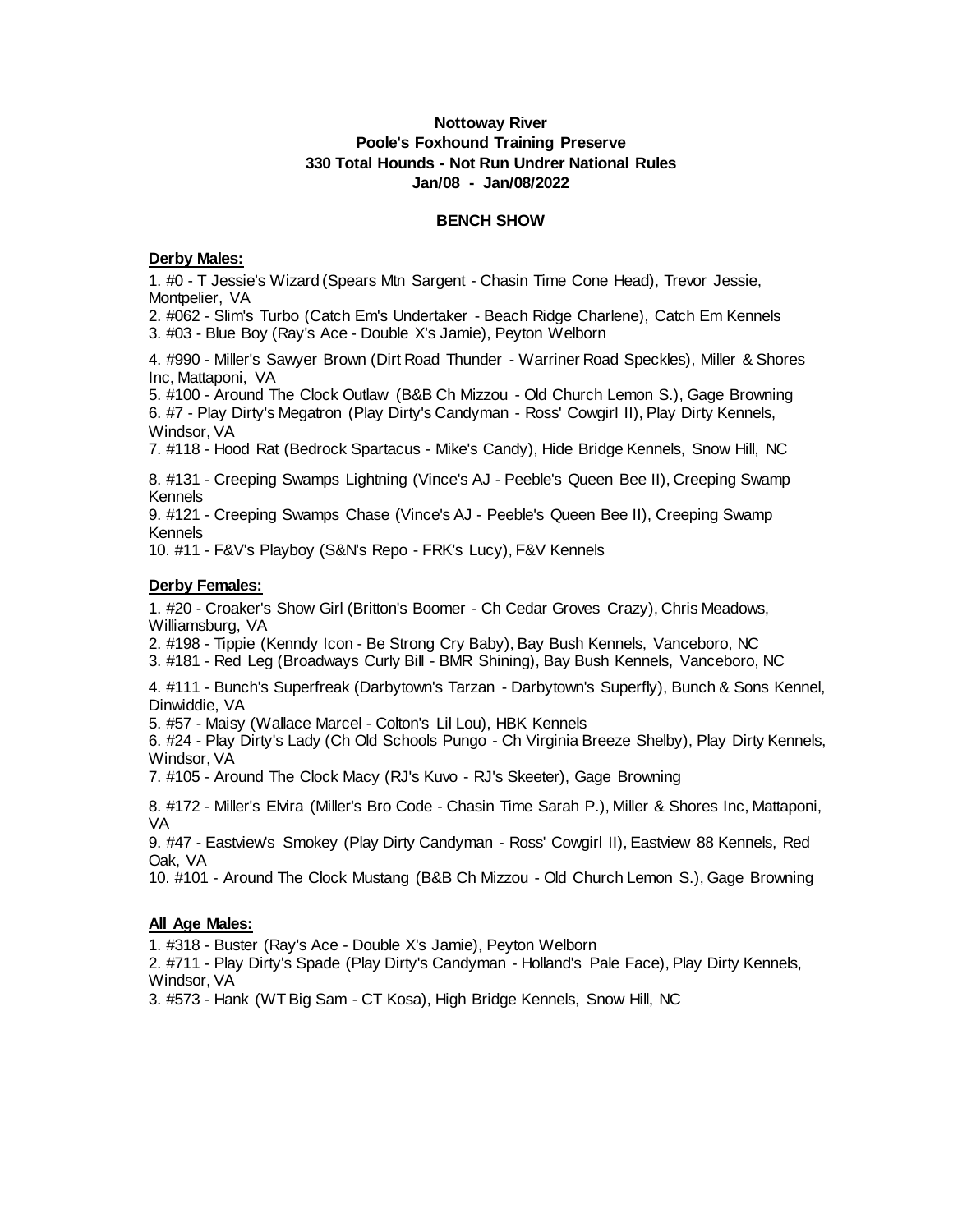4. #791 - Play Dirty's Poppa Doc (Play Dirty's Candyman - Holland's Pale Face), Play Dirty Kennels, Windsor, VA

5. #733 - Croaker's Ranger (Britton's Boomer - Dunlavey's Loretta), Eastview 88 Kennels, Red Oak,VA

6. #518 - Catch Em Big Show (Rose's Lil Stone - Catch Em's Carrott), Creeping Swamp Kennels 7. #656 - Boogie (Milam's Frankie - Milam's Freckles), Breaking Pine Kennels, Crystal Hill, VA

8. #750 - Rose's Lil Stone (Rose's Little Norman - Rose's Lightning), Catch Em Kennels 9. #574 - Red (N.G. - N.G.), Dead Broke Kennels, Snow Hill, NC

10. #313 - Starkie (Ch MK Poker - S King Ace), D&J Kennels, Kinston, NC

# **All Age Females:**

1. #422 - Brittany (Smokin Ace Hey Bo - Smokin Ace Whiskey Girl), D&J Kennels, Hookerton, NC 2. #655 - Swamp Rat (B&B Henry - Bailey Corlie), Breaking Pine Kennels, Crystal Hill, VA 3. #816 - Drake's Lightning (Drake's Max - CMK Wild Fire IGWT), Up & Running Kennels, Franklin, VA

4. #457 - Drake's Sweet T (Drake's Red - CMK Wild Fire IGWT), Up & Running Kennels, Franklin,VA

5. #500 - Bunch's Peebles (B&B Earl Ray - S&N Happy), Bunch & Sons Kennel, Dinwiddie, VA 6. #622 - Slew Foot Smiley (VA(f) Ch Nuckols Miller - Wham(bd)Ch Quick N Slick Fancy), Macy **Simmons** 

7. #736 - Eastview Blaze (Ch AR Sunday Service - Windsor's Mona), Eastview 88 Kennels, Red Oak, VA

8. #671 - Play Dirty's Scarface (Play Dirty's Candyman - Holland's Pale Face), Play Dirty Kennels, Windsor, VA

9. #623 - Slew Foot Black Betty (DRM's Brody - Platnium's Princess), Macy Simmons 10. #413 - May (Stahl's Chuck - Stahl's Donna), Peyton Welborn

 Best In Show: #318 - Buster Best Opposite Sex: #422 - Brittany

### **HGA**

### **Derby: 166 Hounds**

1. #155 - Pop Tart (B&B Chrome - B&B Lil Slipper), Old School Kennel, Windsor, VA2. #160 - Pop Corn (B&B Chrome - Ch B&B Lil Pearl), Old School Kennel, Windsor, VA3. #55 - White Claw (Front Row Jim - P&C Blondie), Old School Kennel, Windsor, VA

4. #20 - Croaker's Show Girl (Brittons Boomer - Ch Cedar Groves Crazy), Croaker Boyz Kennel, Williamsburg, VA5. #147 - All Out Preacherman (Miller Bro Code - Chase Time Kelly), All Out Kennel, Spotsylvania, VA6. #48 - AA's Ivory (Ch B&B Mizzou - J&R Rouse's Angel), Zach Lindsey, Powhatan, VA7. #180 - Willis Boys Boomer (Galloping Rumbler - Galloping Cindy), Willis Boys Kennels, Vanceboro, NC

8. #137 - Cheyenne (B&B Chrome - Atkins Lilly), Old School Kennel, Windsor, VA9. #102 - Around The Clock Secret Service (Redwood Monster Boy - LT's Casper), Around The Clock Kennel, Quinton, VA10. #118 - High Bridge Hoodrat (Bedrock Spartacus - Mike's Candy), High Bridge Kennels, Snow Hill, NC

 Derby Combination: #20 - Croaker's Show Girl (Brittons Boomer - Ch Cedar Groves Crazy), Croaker Boyz Kennel

### **All Age: 164 Hounds**